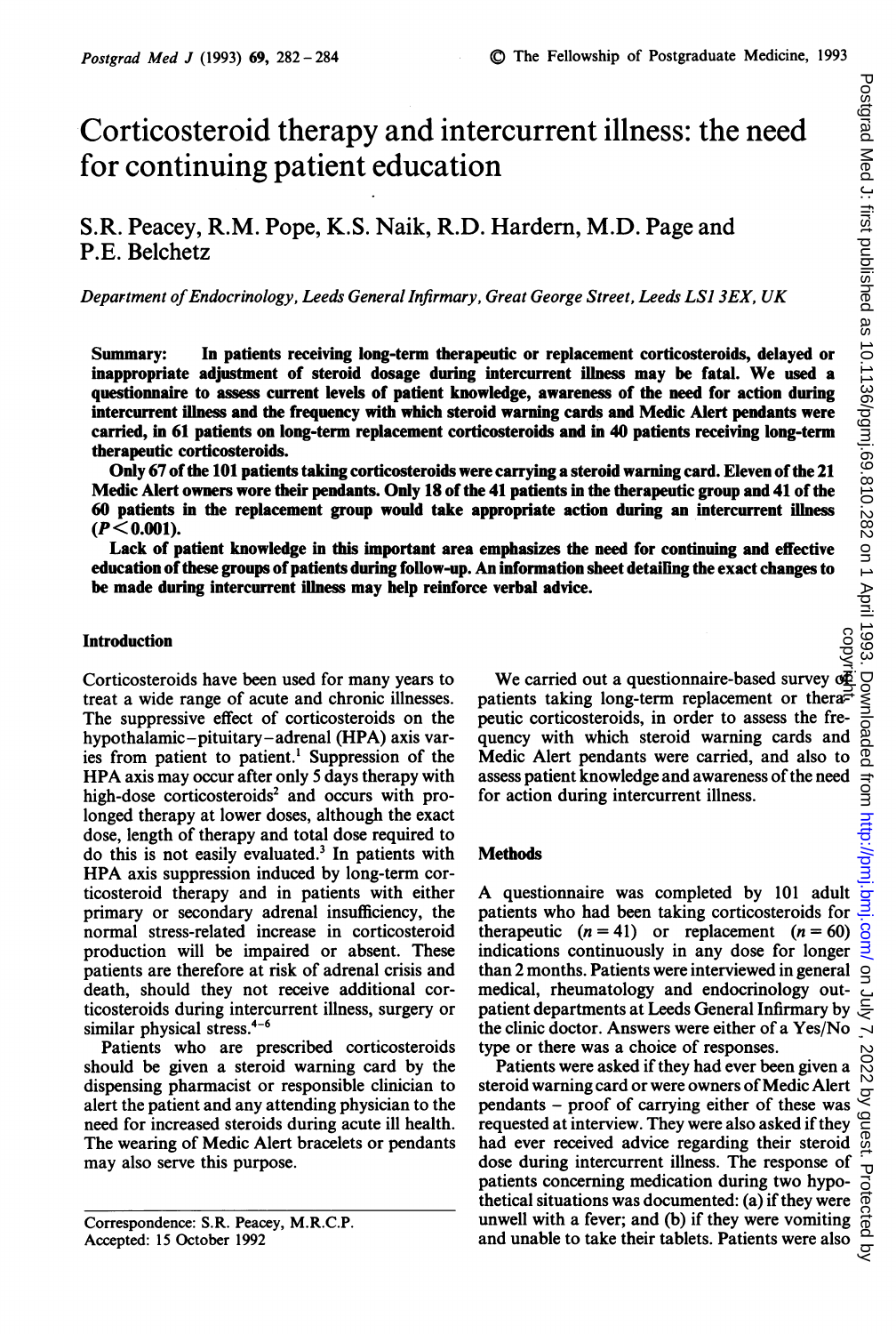asked whether they were concerned about side effects from their steroid therapy, irrespective of whether given as replacement therapy or in pharmacological doses. If the patient had cognitive impairment and was accompanied by a carer (their spouse/parent) then the questionnaire was completed jointly.

#### **Results**

The results of this study are shown in Tables I-III. In addition we found that 39% of patients on long-term therapeutic corticosteroids and 23% of patients on replacement corticosteroids expressed concern about side effects, most usually weight gain and osteoporosis.

## **Discussion**

Although almost all patients can remember receiving a steroid warning card, the overall percentage of these patients who were carrying their card was

66%, with greater compliance seen in those patients taking therapeutic steroids. This overall figure is disappointingly low, since greater compliance was found in a survey of steroid card compliance amongst rheumatoid arthritis patients in 1977.<sup>7</sup>

Medic Alert pendants represent an effective way of conveying important information if the patient is unconscious. However, they are currently retailed in the United Kingdom at a minimum of £26.60 and in our study only 50% of owners were actually wearing their pendant at interview.

Our study suggests that many patients, particularly those on therapeutic corticosteroids, cannot recall ever being advised regarding corticosteroid requirements during intercurrent illness; this is reflected in the low percentage of appropriate patient responses when faced with an hypothetical illness or vomiting. This may in some cases be a consequence of the primary pathology and resulting therapy (which may have included neurosurgical intervention), though cognitive function was not specifically assessed during this study.

This study reveals that a significant proportion

|                                          | <b>Treatment</b> indication |              |                                      |         |  |
|------------------------------------------|-----------------------------|--------------|--------------------------------------|---------|--|
|                                          |                             | Therapeutic  | Replacement<br>$(n = 60\frac{9}{6})$ |         |  |
|                                          |                             | $(n = 41(%)$ |                                      |         |  |
| <i><b>Ouestion</b></i>                   | Yes                         | No           | Yes                                  | No      |  |
| Ever given a<br>steroid<br>warning card? | 40 (98)                     | 1(2)         | 57 (95)                              | 3(5)    |  |
| Carrying card today?*                    | 32 (80)                     | 8(20)        | 35 (61)                              | 22 (39) |  |
| Owner of Medic Alert?                    | 4(10)                       | 37 (90)      | 17(28)                               | 43 (72) |  |
| <b>Wearing Medic Alert</b><br>today?†1   | 2(50)                       | 2(50)        | 9(53)                                | 8(47)   |  |

Table <sup>I</sup> The proportion of patients owning and carrying steroid warning cards and/or Medic Alert pendants

\*Numbers and percentages refer only to those patients ever given a steroid warning card; tnumbers and percentages refer only to owners of Medic Alert pendants; tof the <sup>11</sup> patients wearing Medic Alert pendants, eight were also carrying steroid warning cards.

Table II The proportion of patients in both groups who could recall ever being given advice regarding their steroid dose during intercurrent illness

|                                                | <b>Treatment</b> indication |                                    |                                      |        |  |
|------------------------------------------------|-----------------------------|------------------------------------|--------------------------------------|--------|--|
|                                                |                             | <b>Therapeutic</b><br>$(n = 41(%)$ | Replacement<br>$(n = 60\frac{9}{6})$ |        |  |
| <i><b>Ouestion</b></i>                         | Yes                         | No                                 | <b>Yes</b>                           | No     |  |
| Ever advised regarding<br>steroid dose if ill? |                             |                                    | $12(29)^*$ 29 (71) 45 (75)*          | 15(25) |  |

\*Fisher's exact test,  $P < 0.0001$ .